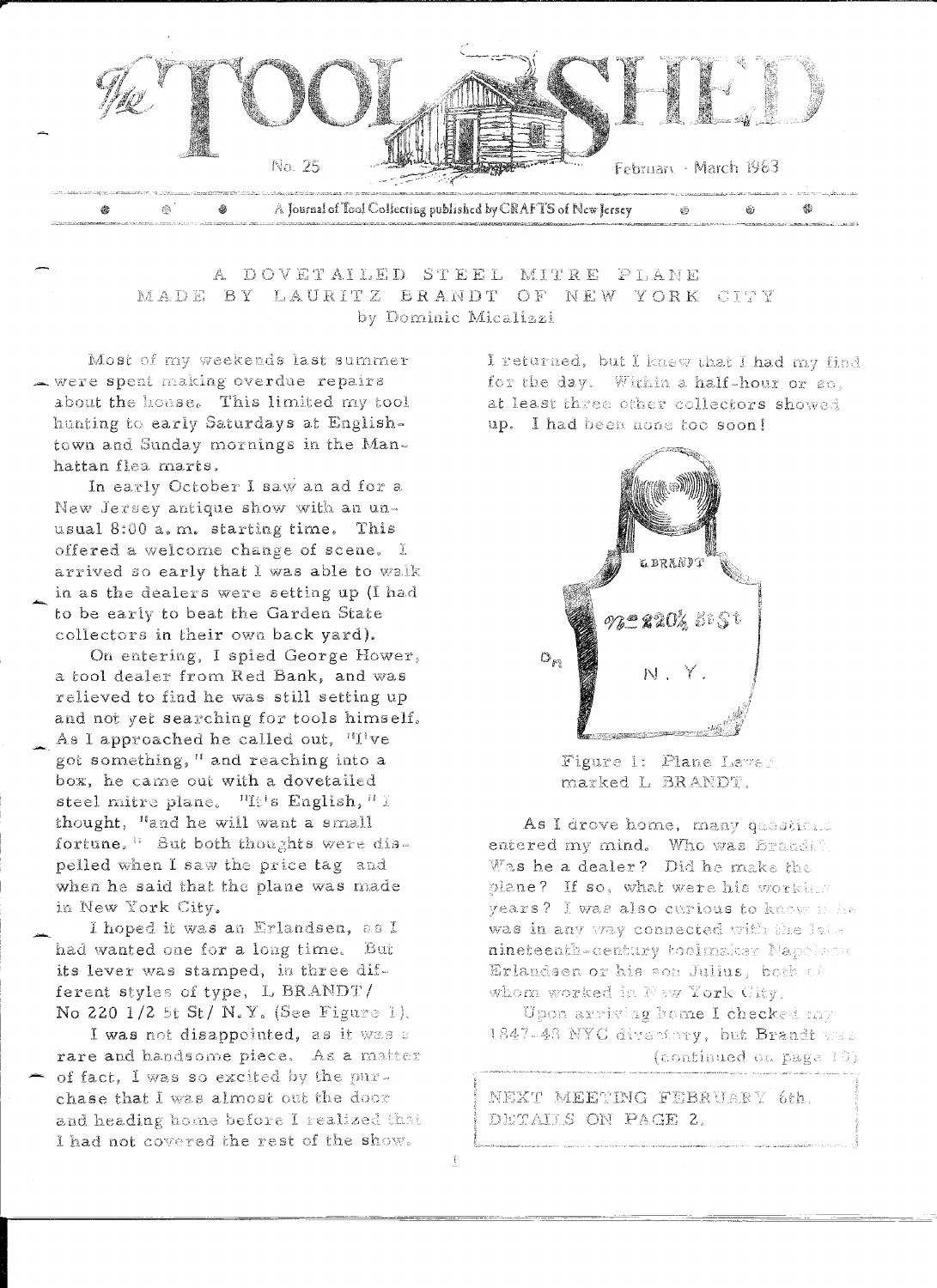**Collectors of Rare and Familiar Tools Society** of New Jersey STEPHEN ZLUKY, Whitehouse President\_ Vice President \_\_\_\_\_\_\_\_\_\_ HARRY J. O'NEILL, Annandale Secretary \_\_\_\_\_\_ WILLIAM A. GUSTAFSON, New Providence Treasurer\_

 $\operatorname{ATTS}$  of New Jersey

Membership in CRAFTS is open to anyone interested in early trades and industries, and the identification, study, and preservation of tools and implements used and made in New Jersey. Annual dues are 7 dollars for the membership year of July 1 to June 30.

#### The Tool Shed

Published five times per year for members of CRAFTS of New Jersey. Editor: Robert Fridlington, 8 Keith Jeffries Ave., Cranford, NJ 07016. Contributions, especially about New Jersey tools and trades, are welcomed.

## GARGUILI COLLECTION EXHIBITED IN PLAINFIELD

The Public Library in Plainfield, N. J., welcomed the New Year with an impressive exhibition of antique and unusual tools from the collection of CRAFTSman Robert Garguili. The tools were on exhibit during the month of January.

Displayed along with Bob's tools was a selection of books on early tools and crafts.

#### WILBUR O'NEILL

It is with deep sadness that we note the loss of Wilbur O'Neill, one of CRAFTS most dedicated members and brother of CRAFTS Vice President Harry O'Neill.

Wilbur, who had been in failing health for some time, died January 5, 1983.

## JAMES DAVIDSON TO SPEAK AT FEBRUARY 6th MEETING

The next meeting of CRAFTS of New Jersey will be held on Sunday, February 6, at East Jersey Olde Towne in Piscataway.

In deference to the weather and the early sunset the meeting will begin with the Swap & Sell at  $1:00$  p.m. Promptly at 2:00, activities will move inside the Indian Queen Tavern for the formal program.

The speaker for the afternoon will be Mr. James Davidson of Clinton. His topic will be "Agricultural Tools and Implements.<sup>11</sup> Jim Davidson not only collects agricultural tools, he actually uses them. But you will undoubtedly hear more about that on the sixth.

Harry O'Neill will again conduct the "Whatsit?" session. Members are asked to bring no more than one item for identification.

Harry O'Neill and Chuck Granick, co-managers of the Spring Auction, will also bring the members up to date on the plans for the sale.

And if you want to come a little early, you can now enjoy a leisurely brunch before the meeting (See the notice on page 3).

Looking ahead to spring: at the April 10 meeting Emil Pollak will speak on "American Wooden Planes and Their Makers, " and of course, there will be a lot of interesting planes on exhibit (For more about Emil Pollak and wooden planes, see the announcement on page 9).

Due to a combination of circumstances the June program is still tentative; but it will be announced in the next issue.

Note: the date of the June meeting, which was originally scheduled as the 5th, has been changed to June 12. This change was made to avoid a conflict with the spring EAIA meeting in Rochester.  $\cdot$ i

 $\overline{c}$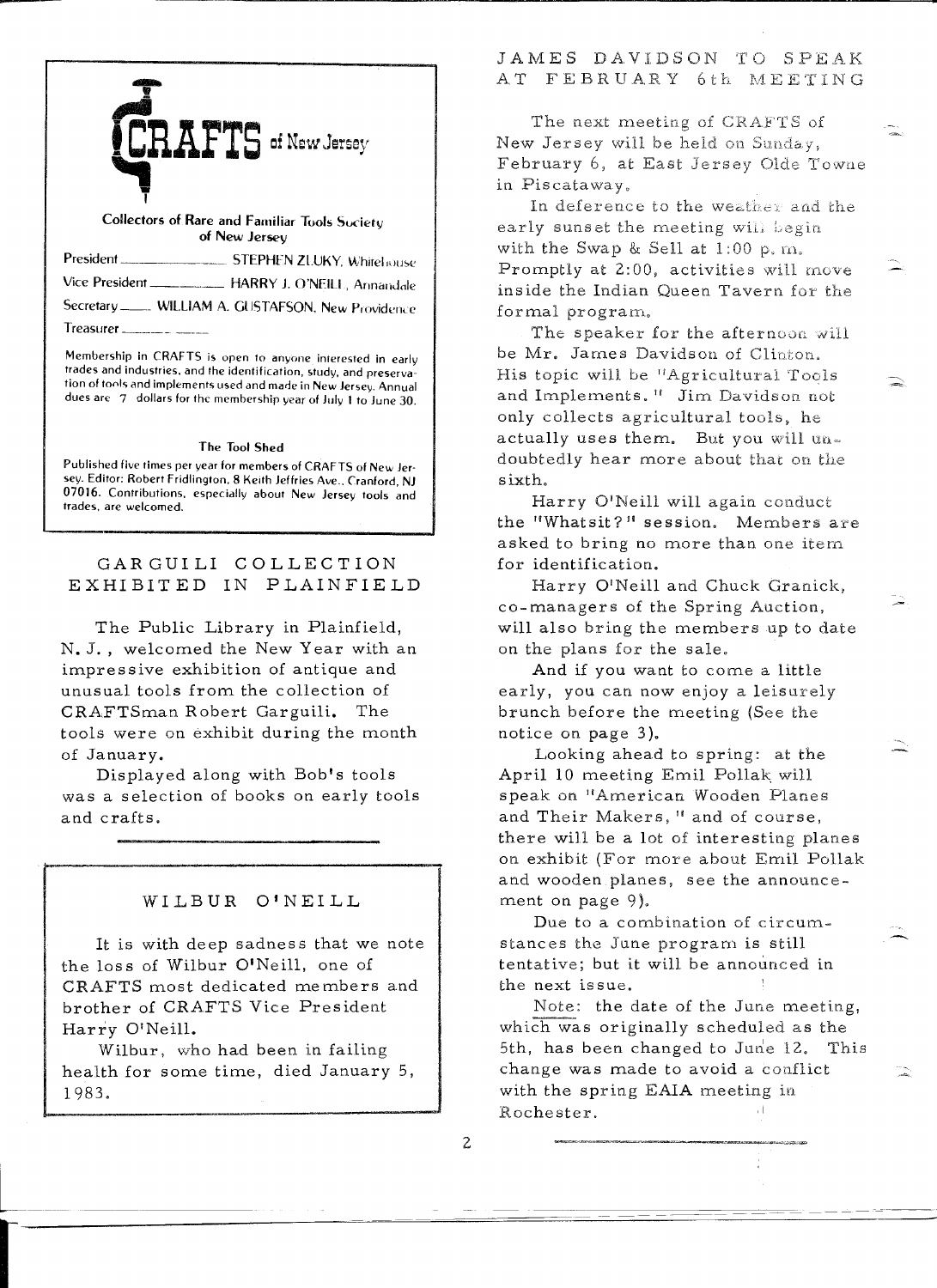The restaurant on the main floor of<br>the Indian Queen Tavern at East Jersey<br>Olde Towne is now serving brunch Indian Queen Tavern at East Jersey Olde Towne is now serving brunch every Sunday between 10:30 a.m. and  $2:00$  p.m.

Prices are \$6.50 per person, or \$3.25 for children under 10. So come to the CRAFTS meeting early, have something to eat, and finish in time for the Swap  $\&$  Sell,

ole ole ole

#### MENU

Fresh Orange or Tomato Juice

Arnbrosia

- 1. Orange Blossom French Toast Orange Syrup
- 2. Cheese Omelette with Philadelphia Scrapple and Sauted Apples
- 3. Tavern Welsh Rabbit on Toasted English Muffin with Sauted Tomato
- 4. Smoked Virginia Ham and Mushrooms in Cream, Served in Puff Pastry Shell
- 5, Juice, Fruit, Bread and Beverage Only

Choice of Beverage Irish Soda Bread

### GUSTAFSON RESIGNS AS SECRETARY

William Gustafson has resigned as Secretary of CRAFTS of New Jersey, effective December 15, 1982, Although Bill intends to remain active in the organization, his recent move to Austerlitz, N.Y. , made it impossible for him to continue as an officer.

- One of the founding mernbers of CRAFTS, Gustafson has served as a Director of the Society from its beginning and as Secretary since last June. He and his wife Sue have been among the most industrious members, serving in a variety of capacities at meetings, the auctions, the fall picnics, and the Fourth of July celebrations at East Jersey Olde Towne, Their services are going to be missed.

Bill's move has taken him only about 150 miles from his former home in New Providence, N.J., but it has also taken him a step back in time. He has left a career in computer engineering, moved into a pre-Revolutionary house, which he is restoring, and is planning to open an antique business in Austerlitz. So much for the allures of microchips and memory discs.

We wish Bill and Sue Gustafson much happiness in their new home and success in their new business.

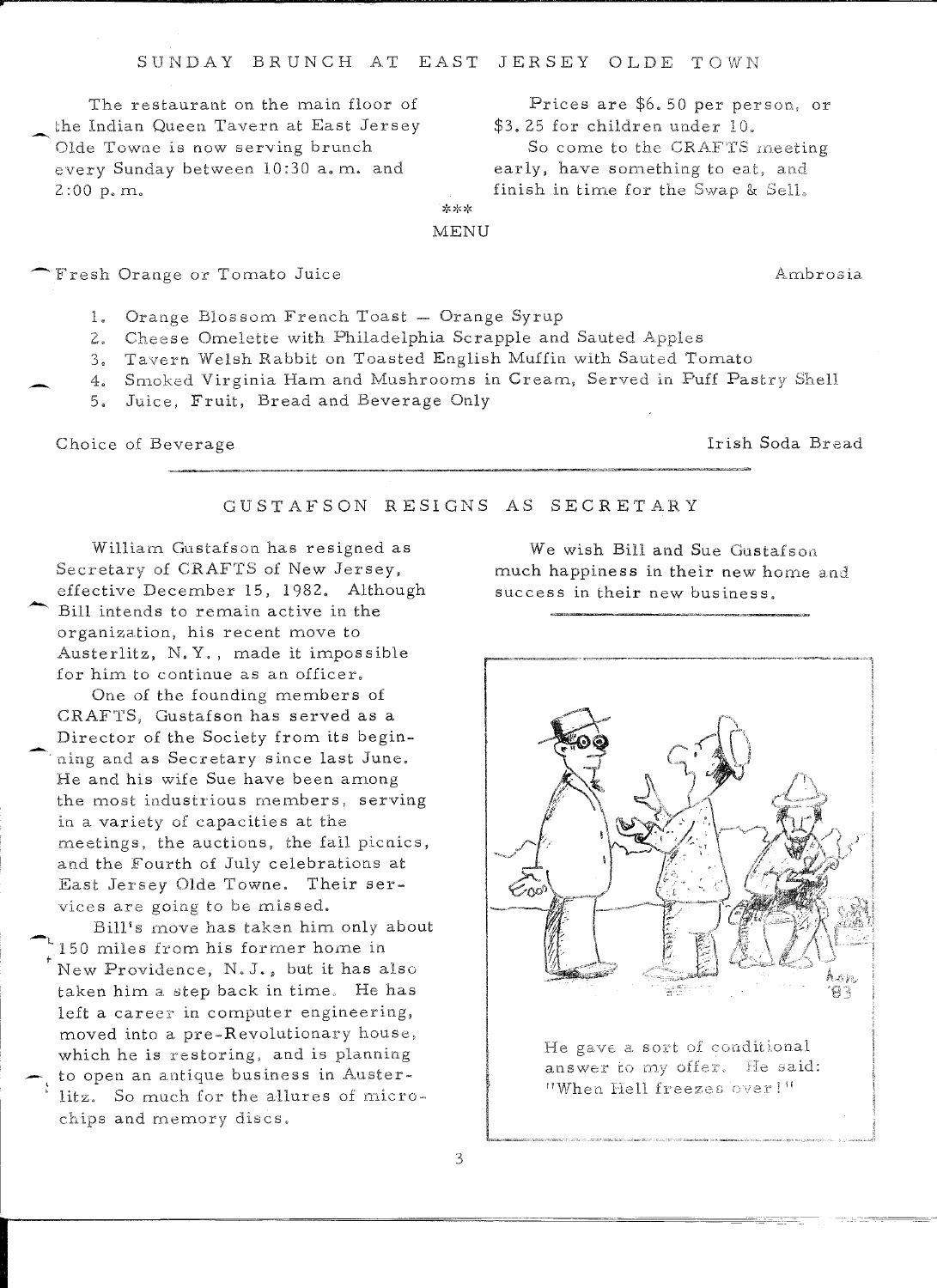## A CABINETMAKER'S APPRENTICE by Frederick A, Shippey

Toward the end of a four-year apprenticeship in cabinetwork, a half century ago, I undertook a special project which changed significantly my outlook on the trade. An unexpected larger world was opened up by the decision to make an airplane propeller of wood. In 1928, few propellers were made of magnesium, phenolic plastic, fiber glass, or forged aluminum alloy. Laminated wood was widely used. Evidently this material satisfied the usual needs of the relatively small, low-speed aircraft.

Prior to this undertaking, I had learned not only to sharpen edge tools to the satisfaction of the Swedish master cabinetmaker (Gus) of a custom woodworking shop (in upstate New York, where we were both employed), but also in spare time I had completed several pieces of furniture under his strict supervision- a mahogany piano bench for my mother; a pair of threedrawer night stands of black walnut for an aunt; a mahogany tea wagon, with legs turned on a hand-driven rope lathe; a two-story, octagonal bird house, which provided nesting places for martins; plus a miscellany of other tasks featuring joinery and hand craftsmanship. During the apprenticeship pilgrimage, the master cabinetmaker had shared hundreds of noontime hours, teaching me the basic skills of the trade.

Because of the variety of cabinetry jobs already completed, I was searching for another project of major difficulty. Such an opportunity lay just around the corner. My younger brother, owner of a racing car and an airplane (Travel Aire OX 5), challenged me to make a wooden propeller. But I hesitated, fearing that the project would become a detour away from cabinetwork. The proposed task probably would involve extensive work with protractor, intricate layouts and

twisting contours peculiar to aeromechanics. Perplexed over whether or not to get involved, I sought advice from my cabinetmaker friend. instead of discouraging the project, he reminded me of my recent expressed desire *to* tackle something different and difficult. He then volunteered to provide technical guidance during future workday noon hours. That settled the matter.

At the outset, Gus encouraged me to spend several evenings at the municipal library in search of propeller designs. Eventually my notes included a design from the Encyclopedia Brittanica. This set of working drawings described a nine-foot propeller powered by a Liberty engine, mounted on an aircraft which had been developed toward the end of World War I. But my brother had specified a six-foot propeller!

Hence a preliminary inspection indicated that the design would not be usable. Such was my convenient alibi. However, Gus pointed out that the drawings did provide three items of valuable information: (l) the specific details of varying pitch along the face of the nine-foot blade; (2) the crosssectional profiles of the propeller at selected linear intervals; and (3) the contrasting contours of the leading versus trailing edges. Because of these relevant features, he urged the adaptation of the design to my purposes by introducing necessary modifications- e. g. , shortened linear' intervals.

At first, the problem of adaptation seemed too formidable. My background included neither geometry nor aeromechanics. I did not know an ellipse from an airfoil. Further, a distracting complication surfaced when fellow craftsmen in the shop voiced skepticism over whether an apprentice should undertake the project at all! But the master cabinetmaker did not share the general pessimism. Nor would he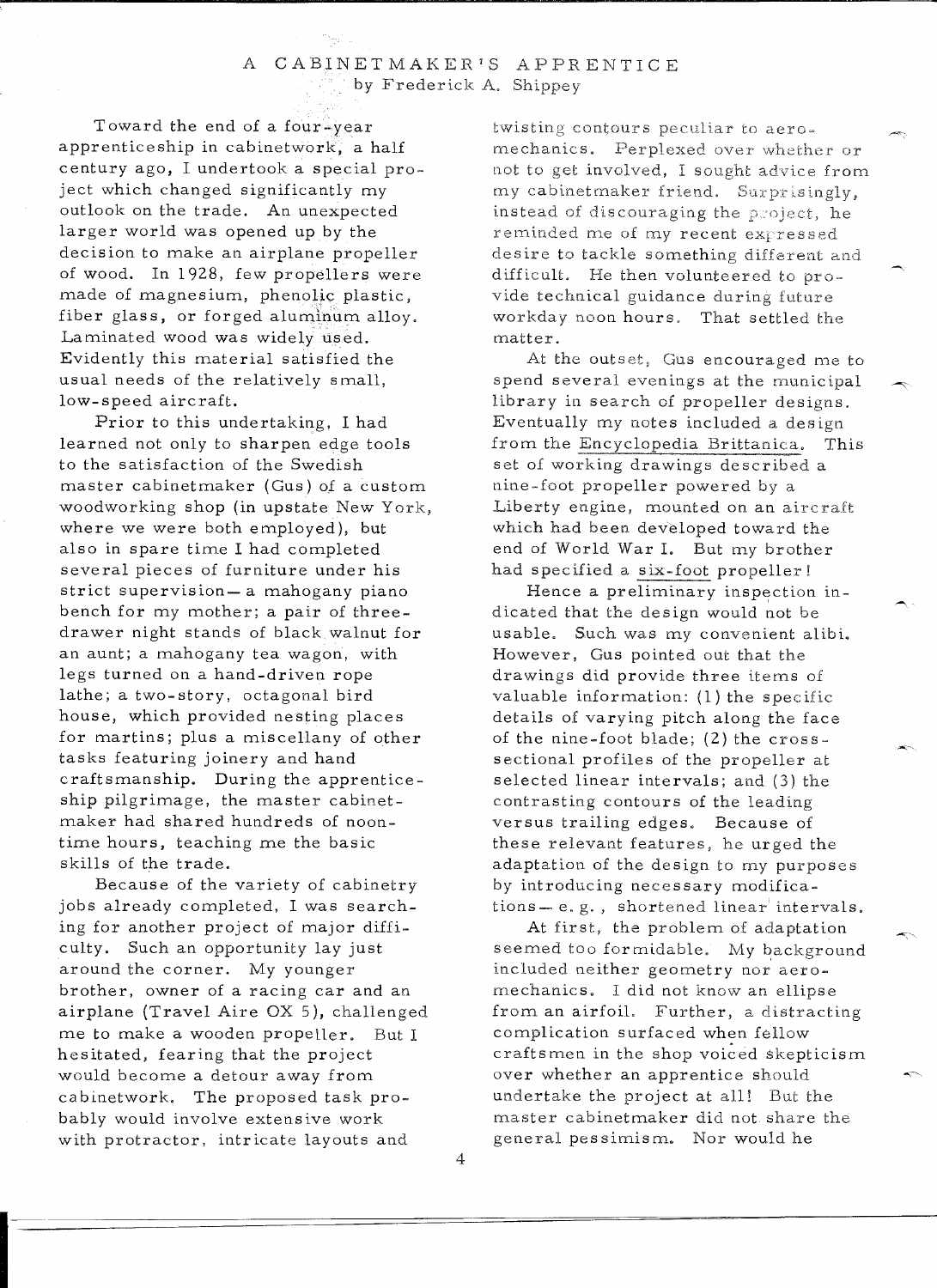tolerate thoughts of quitting merely because the project appeared difficult. Instead, Gus urged that work with a

retractor, with sundry geometrical designs and with special contour templates can provide a worthwhile learning experience which an apprentice should welcome. Without doubt, the task would call for a considerable expansion of my limited knowledge of cabinetwork.

- To get the project under way, Gus proposed a viable, step-by-step procedure. He suggested a laminated propeller design, comprising alternate boards of mahogany and pine. (Unfortunately, sufficiently dry birch, maple or walnut were not available. ) Each board was hand planed to remove "mill marks<sup>"</sup> from the gluing surfaces. Then the laminations were assembled and glued up, utilizing large wooden hand clamps of the commonly used in the veneering of door stiles and rails. The outcome was a laminated workpiece of dry, straight-grained wood, four-and-one-half inches by six inches, six feet long.

Next the workpiece was centered lengthwise. Layout work began on a three-foot half. Overall profiles for the propeller were drawn showing de sirable front and edge views. These profiles were redrawn many times until the diagrams conformed satisfactorily with the general outlines of the aforementioned Liberty propeller. This activity comprised part of the adaptive process. When the profiles were perfected, the design was applied to the other half. The lines were then traced upon the workpiece. Eventually the face and edge profiles were cut out~ on a band saw. The outcome yielded diagonal lateral limits for the leading and trailing edges of the propeller,

At best, the workpiece was still a crude appearing object (as an uncarved block of stone awaiting the sculptor's tools), which a fellow workman nicknamed "Fred's Folly," However, Gus did not find the epithet amusing. Hence he urged me to ignore the detractors and to concentrate on the next steps needed in shaping the workpiece. Realistically, he described the procedure as a demanding one in terms of layout and of hand craftsmanship. The encouragernent proved timely,



#### Figure l

Further, Gus suggested that the design from the encyclopedia be reexa. mined carefully, focusing adequate attention on the changes of pitch  $re$ . quired at various points along the  $pro\sim$ peller blade. This was done. Then I subdivided each half of the propeller into five equal parts. Next the decision was made to lay out initially the face side of the blade. Astraddle each division line I laid out a transverse slot three-fourths of an inch in width. squared off from the longitudinal center line of the propeller. Then, utilizing a protractor, I set a bevel square on the appropriate pitch required for the face of the propeller blade at the first slot. It was discovered here that the face side contour is relatively flat at 15 degrees, and that it forms a straight transverse line. The variable pitches of 15, 19, 23, 30, and 48 degrees along the face side were taken from the working drawings and then applied at appropriate intervals along the threefoot half of the blade, working from the tip to the hub of the propeller (See Figure 1).

After the five points had been carefully rachecked for pitch and for

5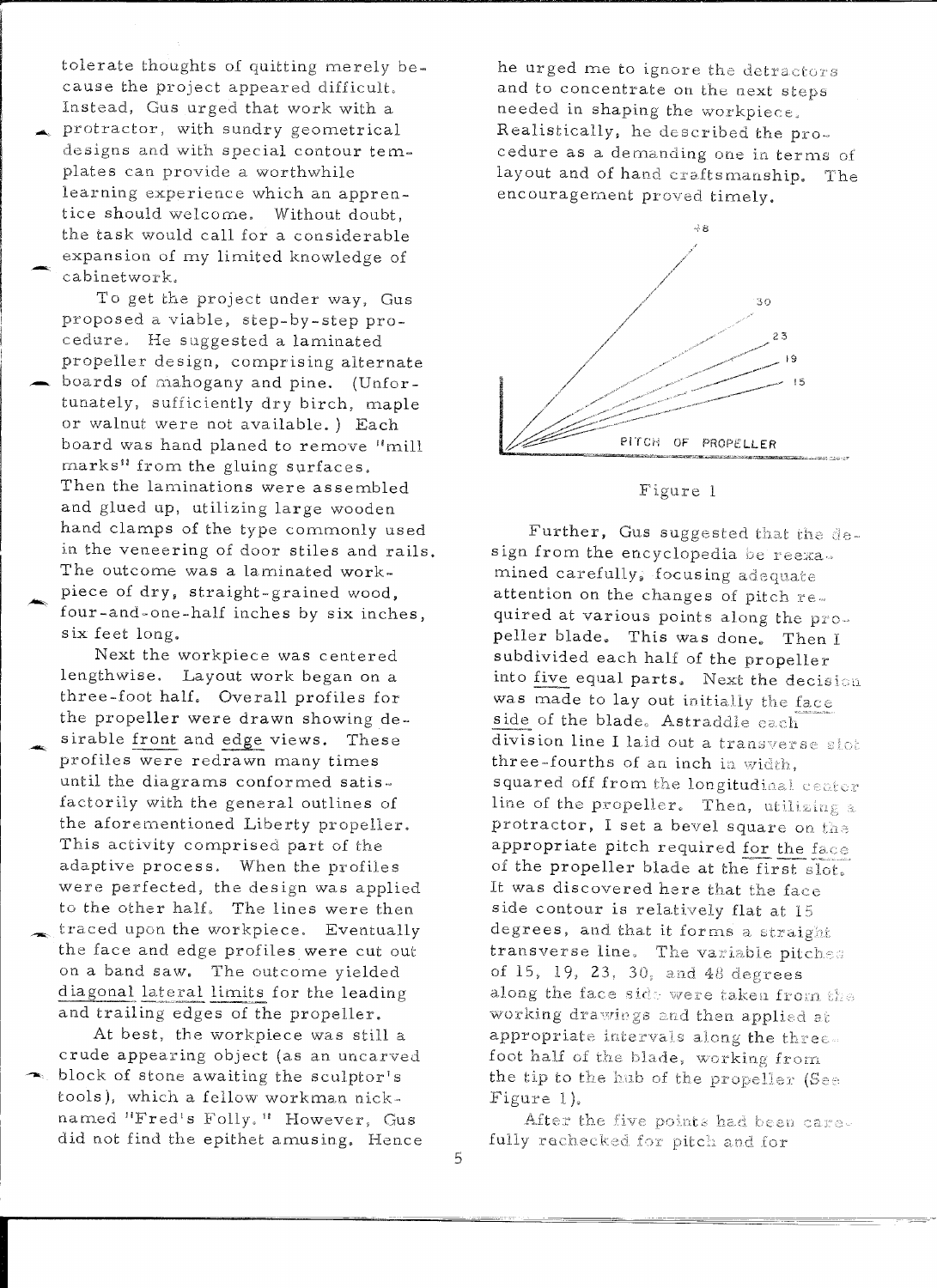

LAYOUT SLOTS, PITCH & PROFILE OF THE PROPELLER fas. Figure 2

contour respecting the face side of the blade, a hand saw was utilized to cut down both sides of each slot. The the wood within the slot was chipped out. Care was exercised to preserve the appropriate contour. The bottom of each slot was left "full, " i.e., not cut down quite to the guidelines. Special templates, prepared in advance, were used in order to guarantee that the angle and shape of the face of the blade would be properly cut. After the five slots had been cut down according to template requirements, the surplus wood remaining between the slots was removed with a sharp chisel, leaving the face side "full." Later, in a final stage, a spoke shave and fine sandpaper completed the work in a smooth but twisting contour on the face of the blade. Subsequently, this complex process was duplicated along the face side of the other half of the blade.

A corresponding set of slots was laid out and cut into the back side of the propeller workpiece (C $f$ . Figure 2). This procedure required the use of an additional, now template for each slot along the back portion of the blade. Particular attention at each transverse slot was give to the appropriate contours of the leading and trailing edges.

**I** 

Such data were taken from the Lib propeller drawings. After the back side slots had been rechecked for accuracy and cut down to the required carnbered contours, the surplus wood was chiseled away carefully. However, this paring operation left the back side slightly ''full" in readiness to be trued up and finished later by spokeshave and sandpaper. The overall outcome of these painstaking efforts is shown in the above sketch.

Upon its cornpletion, the wooden propeller was attached to the rear end of the drive shaft of an automobile engine. So mounted, it functioned effectively as a "pusher" type, propelling a home-made recreational vehicle (a crude forerunner of the modern snowmobile!) over snow and ice during several winter seasons in New England. Flying debris have chipped the leading edge slightly. Otherwise, the fifty-five year old propeller remains in fine condition.

Not until I undertook this project did I discover how inadequate was my knowledge and experience in the trade. Fortunately, it afforded a favorable opportunity through which Gus taught me to read complex drawings, to (continued on page ll)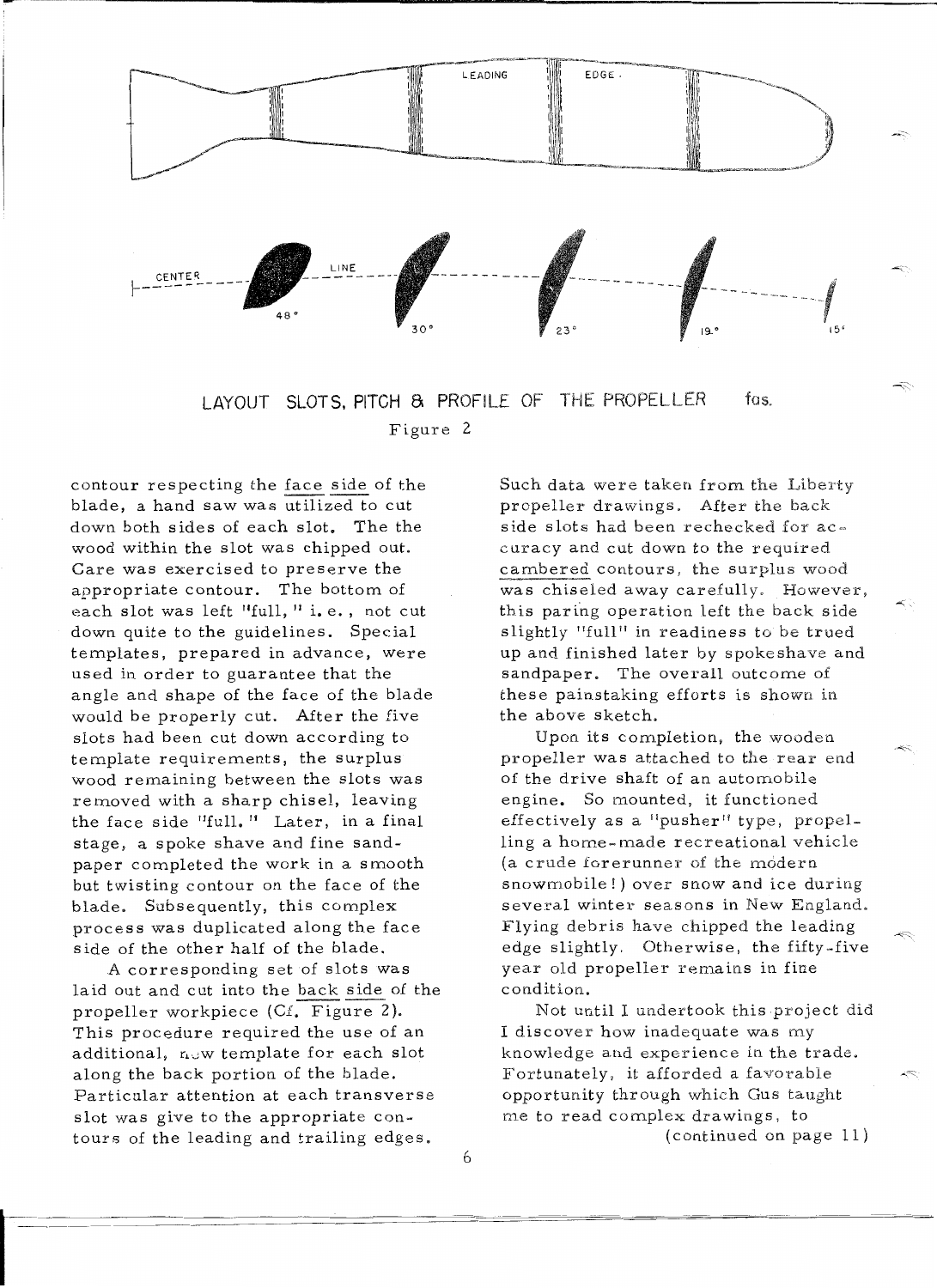A Before we go too far on this subject, let me say that this is a review of the talk given at our last meeting back in 1982- November 21st to be exact. Remember? So, for those who wish to read on, fine. All others are excused. Leather carving and tooling is not a  $\blacktriangleright$  modern-day hobby, craft or art. Its roots began with the early cave lers needing clothing and using the hides of the animals they killed. Their stone axes were bound together with thongs cut from the hides. Later, they made canoes of leather as well as breastplates and shields for protection



Figure 1: Leather Carving Design.

As man progressed in his journey tcward civilization, leather was used in decorative ways furniture, wall hangings and, of course, fancier clothing. Monks in their secluded monasteries designed tools for leather bindings for books, using only geometric designs. Mosaic law forbade<br>"graven images" to be made.

Later on in history the Spaniards brought their tools and knowledge of leathercraft to the New World. It was here in response to the tropical growth

that the break from traditional geometrics occurred. Floral designs were created. By cutting part way through the leather and hammering down the background with small tools, a new form of leathercraft emerged.



Figure 2: l., Cutting Knife; r. , Skiving Knife.

For nearly six-hundred years the secrets of leather carving were known only to a relatively small group of artisans. It was a closely knit father and son arrangement. Outsiders were not allowed to learn the trade or even to observe carving being done.

Leathercraft came to America via California, which as we keep was formerly a part of Mexico. As Americans took over the towns changes in leather patterns appeared in saddles, holsters, and gun scabbards.

Enough of leather history. Hovv about leather tanning today. Here  $are$ some bits of information. There are two kinds of tanning: chemical and vegetable. All leather for carving and tooling must be vegetable tanned, as the leather must be able to absorb water for proper "casing."

Chemical tanning uses compounds of metal chromium, hence the name chrome tanning. Chrome tanned leather has its fibers greatly tightened and is water resistant. *It* also has greater tensile strength. In vegetable tanning the extracts of tree bark are

--- ---------------- . --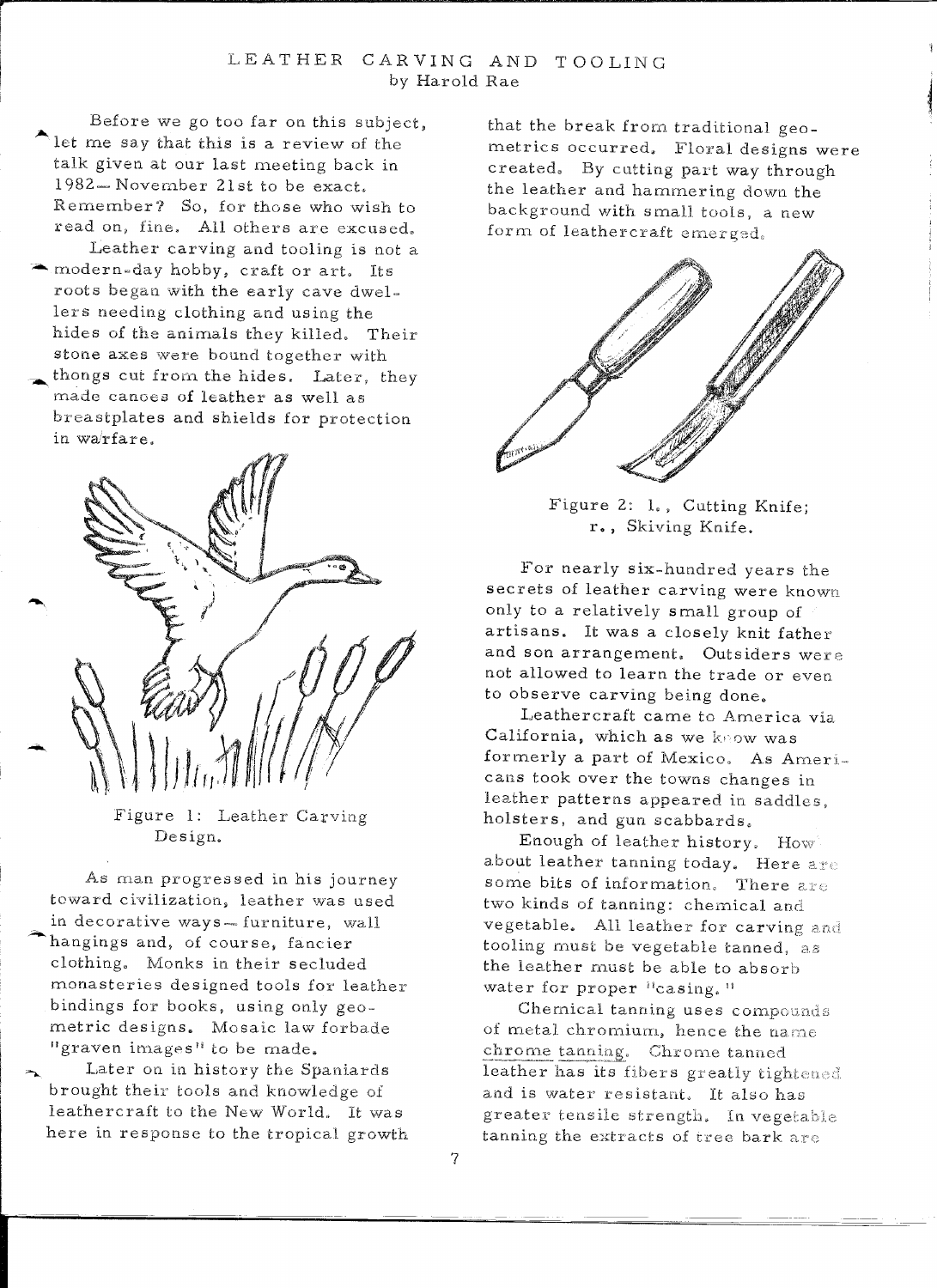used. South America supplies us with most of these tanning materials.



Figure 3: Swivel Knife

In tanning the freshly salted hides are brought to the tannery where they are hung in huge tanks of lime water. Here the salt, dirt, and hair are loosened and subsequently removed. When the hides are ready for tanning they are hung on racks and placed in weak solutions of tanning bark. Every few days they are placed in vats of stronger solutions, until the tanning is completed.

Then the hides are put in a tumbling machine where the tanning solution is washed off. Fatty materials are added to restore the natural oils to the hides, They are then hung out to dry, followed by what is called "toggling" or "staking." This step smooths the leather and takes out the stretch.



Figure 4: Hole Punch

Today's leather crafts man has many tools, patterns, and styles of carving to call upon. Carving, for instance, can be divided into standard (acanthus leaf and flower) carving, figure carving, pictorial carving, and inverted carving.. However, they all require

fundamental steps and basic tools, with variations, of course.

Some of the basic tools are: marble slab, tracing paper and tracing stylus, mallet, swivel knife, shell tool, ca mouflager, bevels, cutting knife, skiving knife



Here are the steps that I would take to make a belt for myself:

1. Double check rny measurements: waist size and buckle size/

2.  $"Case"$  the leather-pull the belt blank through a bowl of water. Allow the water to soften the fibers. When leather has returned to natural color it will be ready for tracing and cutting.

3. Make tracing from the pattern.

4. Cut the borders of the belt with edge cutter or swivel knife.

5. Transfer the design to the belt, and repeat as often as necessary.

6. Cut the design into the leather with the swivel knife,

7. Bevel the borders using beveler tool and mallet on marble slab.

8. Use the carnouflage tool on leaves and stems.

9. Bevel all cuts, holding the bevel perpendicular and flush with the cut. This tool adds relief and a third dirnension to the design.

10. Pear shader gives "dished" appearance to petals.

11. Veiner or shell tool puts veins in the leaves.

12. Background tool is held perpendicular and struck with the mallet to push down the background,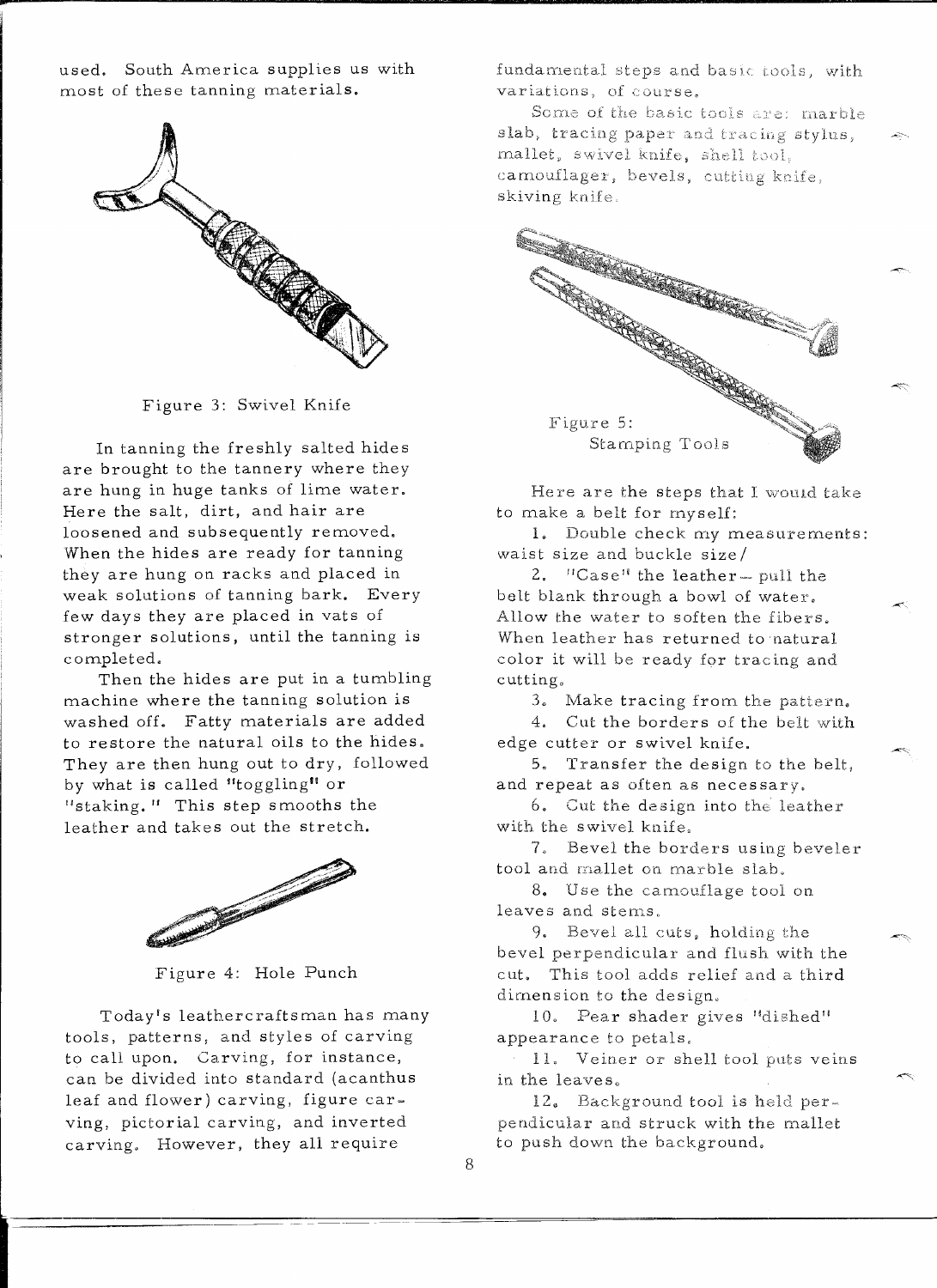13. Decorative cuts are added after all other tooling is completed.



--

-

Figure 6: Beveling the Design with Beveler and Mallet.

To complete the belt a few more tools and materials are necessary. However, time and space do not permit a full description of those steps. Suffice it to say, it is now time to burthe belt edges, apply leather dye or leather dressing, install buckle and snaps, punch the holes, and make a leather loop or keeper. And that is it!

- My thanks to a friend, who wishes to remain nameless, for the drawings accompanying this article,

CRAFTS AUCTION ON APRIL  $30^{th}$ 

# TWO NEW OFFICERS APPOINTED TO VACANCIES

The CRAFTS Board *cu.* Directors has the offices of Secretary and Treasurer, made vacant by recent resignations.

The new Secretary is Barbara (Mrs. Alexander) Farnham of Stockton, at whose horne CRAFTS has held its fall picnics for the past three years. She replaces Bill Gustafson. Barbara<sup>®</sup>s interests run to kitchen and gardening tools and, of course, to tools relating to wool and  ${\tt sheep}$ 

The new Treasurer is John M. Whelan of Murray Hill, who will fill the unexpired term of Carroll Palmer. John is a tool collector with a particular passion for wooden planes,

# POLLAKS TO PUBLISH WORK ON WOODEN PLANES

When Martyl and Emil Pollak of Mendharn began collecting wooden planes, they had difficulty tracking down information on the tools and their makers. Although a lot of plane lore had been published, it was not alway easily accessible. Other information was known only to individual collectors. The Pollaks decided to rectify this problem, and they began to store their plane data in a computer.

The results of these labors will soon be available to everyone. In March their A Guide to American Wooden Planes and Their Makers will be published. It is intended to be a handbook for beginners and advanced collectors alike.

Compressed into its 336 pages will everything you always wanted to know about wooden planes — well, almost everything. There is a brief overview of wooden planes, with illustrations of various types and with pro-<br>files of about 40 of the most common moulding planes. And there are actual (continued on page 12)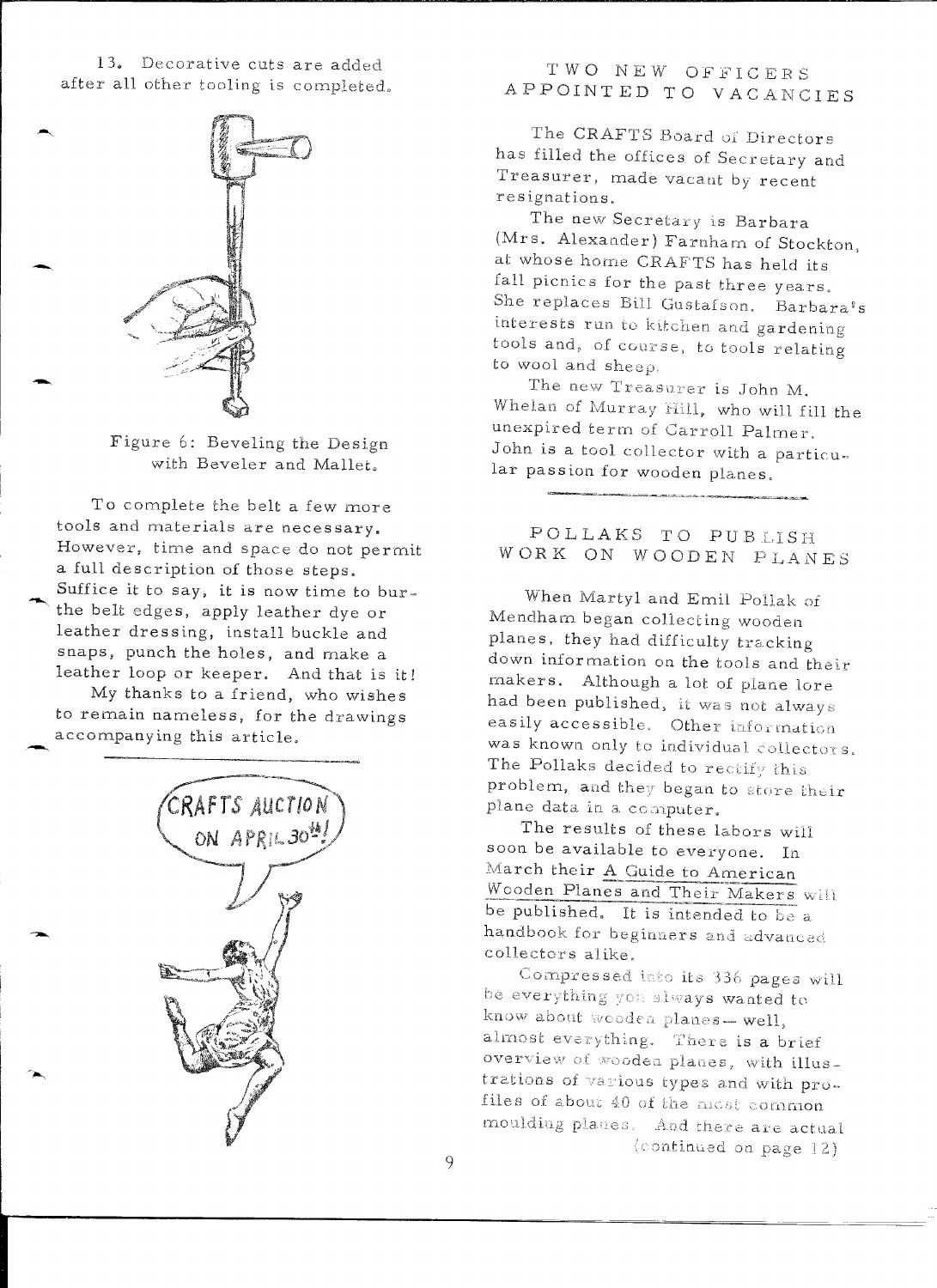(Dovetailed Plane, cont'd from page 1) not listed. Knowing of Dan Semel's interest in NYC planemakers, I gave him a call a few days later. Although delighted that I had a New York plane, he could not provide any information on Brandt. Since we were having a meeting of ETTS the next day, I asked him to bring his Erlandsen mitre plane, as mine was missing its infill and pad and I wanted to copy them from his plane.

Upon seeing the two side by side, I was struck by the similarity in size and design. Who copied whom? The primary differences are that the Brandt is fabricated from dovetailed steel, whereas the Erlandsen is a casting, and the Brandt has a more decorative lever. Although its fabrication was similar to a Spiers and other English dovetailed planes, the Brandt's bowedfront design was characteristic of the planes made in New York City (See Figures 2 and 3).





This set me off on a search of NYC directories. Roger Smith's PTAMPIA (p. 208) gave a working date of 1874-75 for Erlandsen, and thinking Brandt might be a contemporary, I started with that year. But no luck. At random, I then tried 1854-55. And there he was-Lauritz Brandt at 220 1/2 Fifth Street.

Like Erlandsen, he was listed as a

Author's Note: Other researchers have placed Napoleon Erlandsen at 615 Fifth Avenue, This is in error; it should be Fifth Street. The reason for the confusion is that early directories give the address as "615 Fifth." For Fifth Avenue the address would have read: "615 Ave 5."

Between 1848 and 1880 Lauritz Brandt is listed at 222, 220 1/2, 417 and 615 Fifth Street. Yet all of these addresses were located between Avenues B and C. The reason for the wide range of numbers, from 220 1/2 to 615, is that Fifth Street was frequently renumbered during these years. He might have moved, but he did not move very  $far_{\bullet} = D_{\circ} M$ .

machinist, and like Erlandsen, he was located on Fifth Street. But twenty years appeared to separate them. Could I establish a link between the two men?

Over the next month, as time permitted, I went forward and backward from the 1854-55 listing. Brandt first appears in the 1841-42 directory as Lawrence Brandt, a machinist at 13 Chambers Street. He next appears in 1843-44 as Lauritz Brandt, still at 13 Chambers. He is not listed again until 1848-49, when he is at 222 Fifth Street. Sometime in 1850-51 he moved to 220 1/2 Fifth, where he remained until 1859-60. Thus my plane was made sometime between 1850 and 1860, predating N. Erlandsen by at least five years.

In 1860-61 Brandt is listed at 417 Fifth. He was nearing Erlandsen in both time and location. From 1860-61 to 1867-68 he is listed at either or both 417 Fifth Street or 136 Second Street, which was his home. Brandt's last listing as a machinist was in 1868-69, at 615 Fifth Street. This was Erlandsen's address (See author's note above). I had found a link at last!

Now I backtracked and began checking Erlandsen. He first appeared in a directory for 1864-65, when he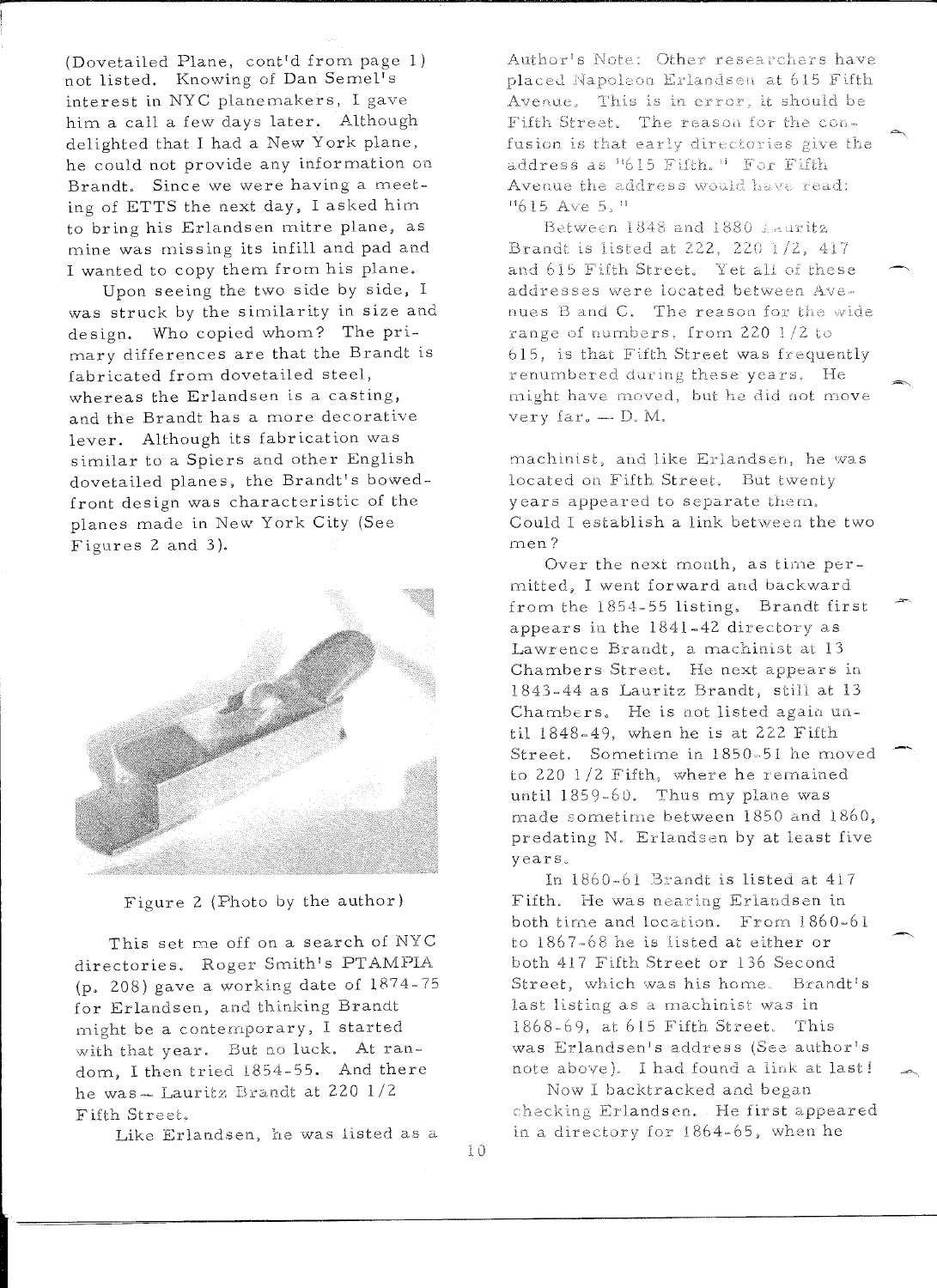lived at 519 Fifth Street. In 1865-66 he is listed as living at 419 and working in the rear of 417 Fifth. Again the

same address as Brandt. Another link. Ever since I saw the Brandt and Erlandsen planes together, I felt that they were somehow connected.



Figure 3 (Photo by the author)

But what was the connection? Did Erlandsen work for Brandt, or were they just sharing facilities? The probable age difference suggests that Erlandsen may have apprenticed to Brandt. But perhaps not. Could they have been related?

I again called Dan Semel. He welcomed the asws of my discovery, and he graciously agreed to provide me with his actes on the Extandsens.

These arrived in the mail within a few days, along with some other interesting tidbits. Among the latter were copies of some correspondence between Dan and Roger Smith in which they discuss not only the Erlandsens but also one J. Popping of NYC.

Popping's name appears on the plane irons of the shoulder and mitre planes pictured on page 50 of the EAIA  $\sim$  reprint of the 1896 Hammacher

Schlemmer catalog. It is now believed that he was the provider of these planes.

The surfacing of Joseph Popping, Dan states, "is further evidence for a hypothesis of mine, to the effect that there was an industry (albeit a small one) in New York City (more accurately Manhattan) in the second half of the 19th century which made distinctive metal tools: mitre planes, shoulder/rabbet planes and bow drills."

With the discovery of Brandt, this theory should be considered fact. An idea of the size of the industry can be gained from the Annual Reports of the Factory Inspector of the State of New York. At their height, in 1897, J. Popping employed three men and J. Erlandsen employed four.

Postscript: Little did I realize how valuable Dan Semel's notes were to be. But on my second tool-hunting excursion after receiving them, I found and purchased a  $1 \frac{1}{2^n} \times 8 \frac{1}{2^n}$  J. Popping shoulder plane.

(Apprentice, continued from page 6) recognize major principles of design, to develop step-by-step procedures, and to execute fine cabinet work.

Prior to involvement in this aeromechanical task, I supposed that a cabinetmaker was scarcely more than an expert worker with hand tools. I did not know then that a master crafts. man's all-round competence embraces both sophisicated theory and extraordinary skill. I now understand the painstaking labors which go into the making of a staircase volute and kindred curvilinear objects.

Truly, the making of a wooden propeller provided a significant turning point in my apprenticeship experience. Indeed, it enabled me to find my way out of a vague, easy-going sphere of "rough" carpentry and into the disciplined world of the cabinetmaker.